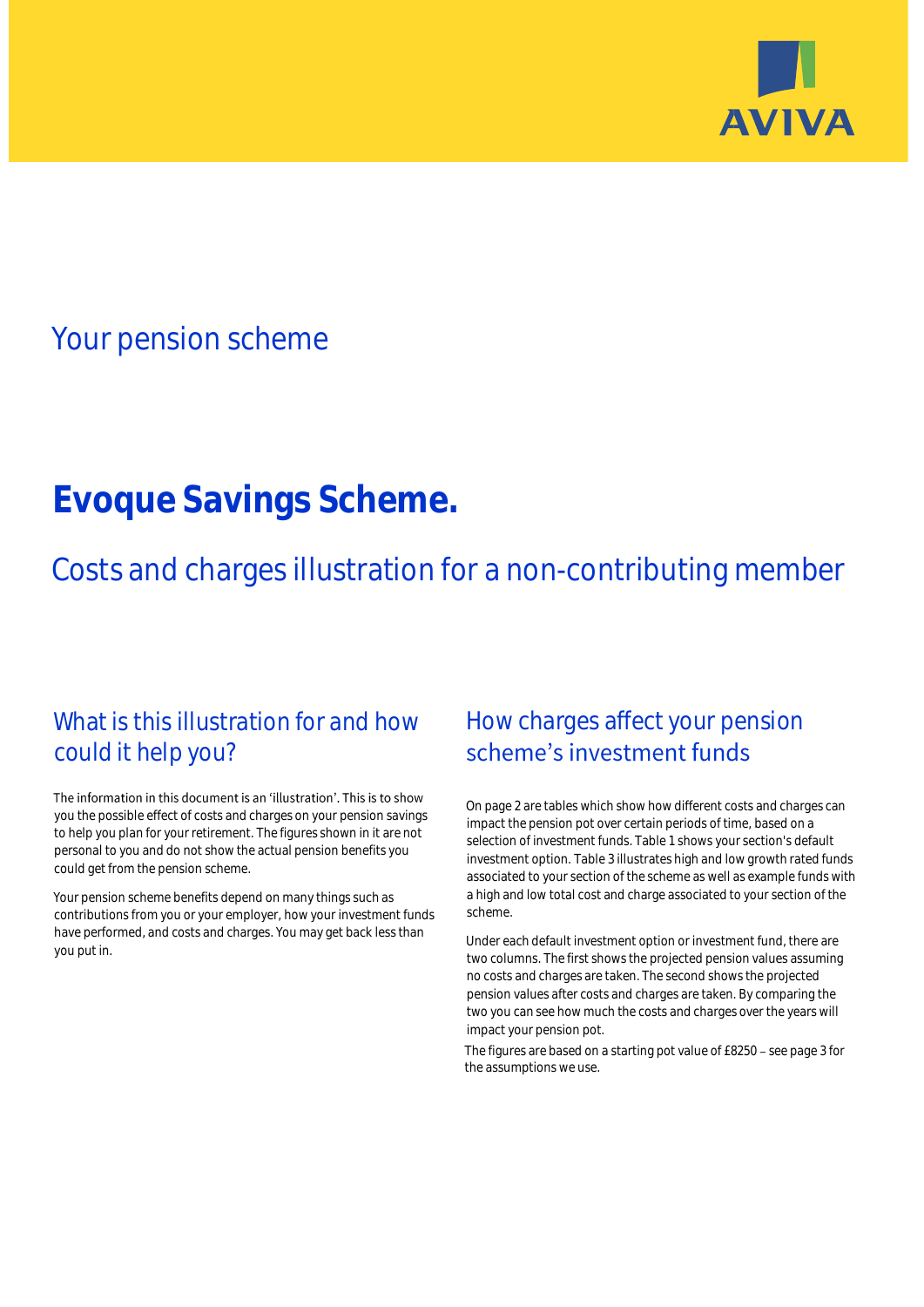| Illustration of effect of costs and charges on the Default Investment Option in |                                        |                                    |  |  |  |  |  |  |  |
|---------------------------------------------------------------------------------|----------------------------------------|------------------------------------|--|--|--|--|--|--|--|
| <b>Evoque Savings Scheme.</b>                                                   |                                        |                                    |  |  |  |  |  |  |  |
|                                                                                 | <b>My Future</b>                       |                                    |  |  |  |  |  |  |  |
|                                                                                 | Assumed growth rate 3.3% (p.a.)        |                                    |  |  |  |  |  |  |  |
|                                                                                 | Assumed costs and charges 0.35% (p.a.) |                                    |  |  |  |  |  |  |  |
| At end of year                                                                  | Projected value assuming no            | <b>Projected value after costs</b> |  |  |  |  |  |  |  |
|                                                                                 | costs and charges are taken            | and charges are taken              |  |  |  |  |  |  |  |
| $\mathbf{1}$                                                                    | £8,340                                 | £8,310                             |  |  |  |  |  |  |  |
| $\overline{2}$                                                                  | £8,430                                 | £8,370                             |  |  |  |  |  |  |  |
| 3                                                                               | £8,520                                 | £8,430                             |  |  |  |  |  |  |  |
| 4                                                                               | £8,610                                 | £8,480                             |  |  |  |  |  |  |  |
| 5                                                                               | £8,700                                 | £8,540                             |  |  |  |  |  |  |  |
| 10                                                                              | £9,180                                 | £8,850                             |  |  |  |  |  |  |  |
| 15                                                                              | £9,680                                 | £9,170                             |  |  |  |  |  |  |  |
| 20                                                                              | £10,200                                | £9,490                             |  |  |  |  |  |  |  |
| 25                                                                              | £10,800                                | £9,830                             |  |  |  |  |  |  |  |
| 30                                                                              | £11,400                                | £10,200                            |  |  |  |  |  |  |  |
| 35                                                                              | £12,000                                | £10,500                            |  |  |  |  |  |  |  |
| 40                                                                              | £12,500                                | £10,800                            |  |  |  |  |  |  |  |
| 45                                                                              | £12,800                                | £10,900                            |  |  |  |  |  |  |  |
| 50                                                                              | £12,900                                | £10,800                            |  |  |  |  |  |  |  |

÷,

#### **Table 2**

| List of Funds included in the Default Investment Option |                       |                    |  |  |  |  |  |  |
|---------------------------------------------------------|-----------------------|--------------------|--|--|--|--|--|--|
| <b>Fund name</b>                                        | <b>Total Cost and</b> | <b>Growth Rate</b> |  |  |  |  |  |  |
|                                                         | Charge (p.a.)         | (p.a.)             |  |  |  |  |  |  |
| Av MyM My Future Growth                                 | 0.37%                 | 3.60%              |  |  |  |  |  |  |
| Av MyM My Future Consolidation                          | 0.32%                 | 2.40%              |  |  |  |  |  |  |
|                                                         |                       |                    |  |  |  |  |  |  |
|                                                         |                       |                    |  |  |  |  |  |  |
|                                                         |                       |                    |  |  |  |  |  |  |
|                                                         |                       |                    |  |  |  |  |  |  |
|                                                         |                       |                    |  |  |  |  |  |  |
|                                                         |                       |                    |  |  |  |  |  |  |
|                                                         |                       |                    |  |  |  |  |  |  |
|                                                         |                       |                    |  |  |  |  |  |  |

**Aviva Life & Pensions UK Limited.**

Registered in England No. 3253947. Registered office: Aviva, Wellington Row, York, YO90 1WR. Authorised by the Prudential Regulation Authority and regulated by the Financial Conduct Authority and the Prudential Regulation Authority. Firm Reference Number 185896. **aviva.co.uk** TEMP GFI NG071309 09/2018